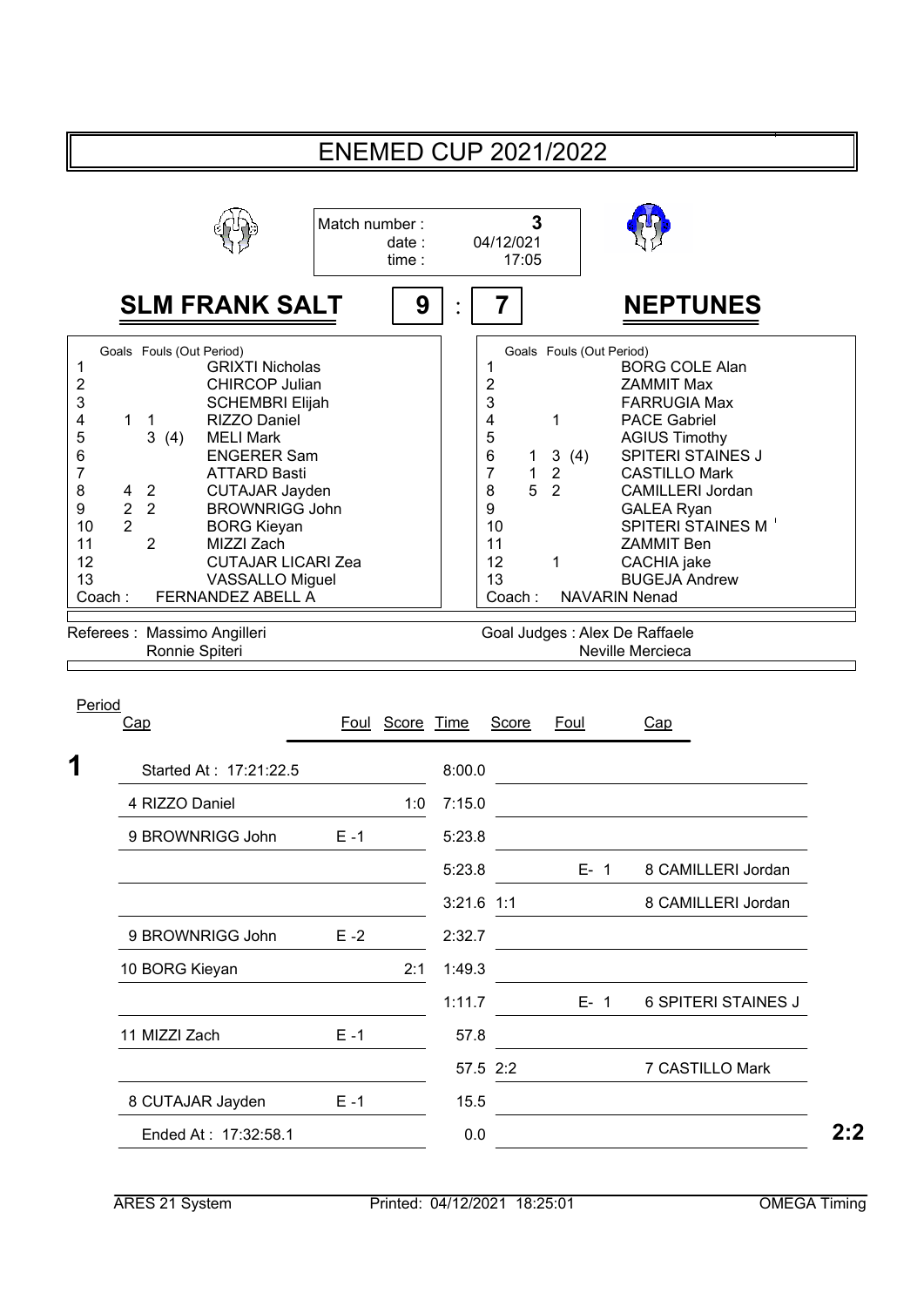| Cap                    |         | Foul Score Time |            | Score          | <b>Foul</b> | Cap                                                                                                                  |
|------------------------|---------|-----------------|------------|----------------|-------------|----------------------------------------------------------------------------------------------------------------------|
| Started At: 17:35:47.0 |         |                 | 8:00.0     |                |             | <u> 1989 - Johann Barbara, martxa alemaniar a</u>                                                                    |
| 4 RIZZO Daniel         | $P - 1$ |                 | 7:08.3     |                |             |                                                                                                                      |
|                        |         |                 | 7:08.3 2:3 |                |             | 8 CAMILLERI Jordan                                                                                                   |
| 8 CUTAJAR Jayden       |         | 3:3             | 5:42.7     |                |             |                                                                                                                      |
|                        |         |                 | 5:21.6 3:4 |                |             | 8 CAMILLERI Jordan                                                                                                   |
|                        |         |                 | 2:51.7     |                | $E-1$       | 12 CACHIA jake                                                                                                       |
|                        |         | <b>TIMEOUT</b>  | 2:51.7     |                |             |                                                                                                                      |
| 5 MELI Mark            | $P - 1$ |                 | 1:20.9     |                |             |                                                                                                                      |
|                        |         |                 | 1:20.9 3:5 |                |             | 8 CAMILLERI Jordan                                                                                                   |
| 8 CUTAJAR Jayden       |         | 4:5             | 59.8       |                |             |                                                                                                                      |
|                        |         |                 |            | 40.0 4:6       |             | <b>6 SPITERI STAINES J</b>                                                                                           |
| Ended At: 17:50:18.4   |         |                 | 0.0        |                |             |                                                                                                                      |
| Started At: 17:54:17.5 |         |                 | 8:00.0     |                |             |                                                                                                                      |
|                        |         |                 | 7:03.0     |                | $E - 2$     | <b>6 SPITERI STAINES J</b>                                                                                           |
| 11 MIZZI Zach          | $E - 2$ |                 | 6:25.3     |                |             |                                                                                                                      |
|                        |         |                 |            | 6:24.2 TIMEOUT |             |                                                                                                                      |
|                        |         |                 | 5:42.5     |                | $E - 1$     | 7 CASTILLO Mark                                                                                                      |
| 8 CUTAJAR Jayden       |         | 5:6             | 5:30.8     |                |             |                                                                                                                      |
| 9 BROWNRIGG John       |         | 6:6             | 4:58.4     |                |             |                                                                                                                      |
| 8 CUTAJAR Jayden       |         | 7:6             | 1:56.0     |                |             | <u> 1989 - Johann Barn, mars ann an t-Amhain Aonaich an t-Aonaich an t-Aonaich ann an t-Aonaich ann an t-Aonaich</u> |
| Ended At: 18:06:46.9   |         |                 | 0.0        |                |             |                                                                                                                      |
| Started At: 18:09:43.4 |         |                 | 8:00.0     |                |             | the control of the control of the control of the control of the control of                                           |
| 5 MELI Mark            | $E - 2$ |                 | 7:01.0     |                |             | the contract of the contract of the contract of the contract of the contract of                                      |
| 9 BROWNRIGG John       |         | 8:6             | 6:43.2     |                |             |                                                                                                                      |
| 5 MELI Mark            | $E - 3$ |                 | 6:27.0     |                |             |                                                                                                                      |
|                        |         |                 | 6:27.0     |                | $E - 2$     | 7 CASTILLO Mark                                                                                                      |
|                        |         |                 | 6:14.2 8:7 |                |             | 8 CAMILLERI Jordan                                                                                                   |

ARES 21 System Printed: 04/12/2021 18:25:01 OMEGA Timing